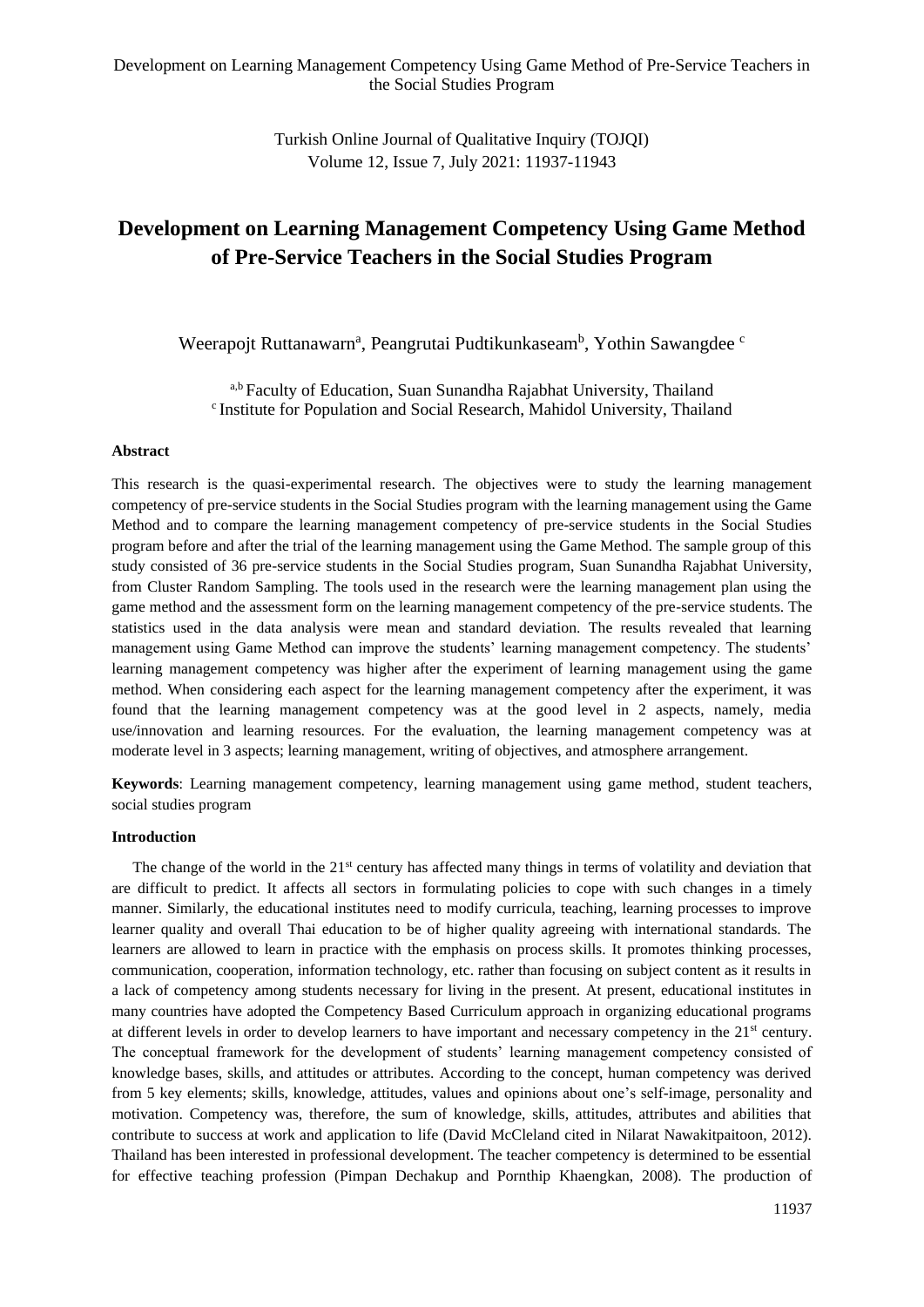## Weerapojt Ruttanawarn, Peangrutai Pudtikunkaseam, Yothin Sawangdee

teachers in the education field is the science that deals with the preparation and development of teachers and educational personnel before recruiting. This is to promote the development of full-time and non-commissioned teachers to have knowledge and competency in the profession to adhere to values, ideology, teacher spirit and professional competency with the emphasis on the goal of creating quality people who are competent and good people who have the ability to compete and the ability to create innovation (Ministry of Education, 2017). Giving knowledge through lectures or occasional training is not sufficient to promote the development of knowledge, skills and competency continuously and effectively (Costa and Garmston, 2002).

For the current teacher production in Thailand, the curriculum has been changed to a four-year curriculum, known as "competency-based curriculum", which is one approach to raise the quality of the nation's education in order to drive the country beyond the middle-income trap. The aim was to produce graduates with the ability to perform tasks that meet the needs of the manufacturing and service sectors with an emphasis on learning outcomes to meet the needs of the labor market. Therefore, the teaching and learning management of educational institutes must be linked to the labor market through the development of curriculum, teaching and learning management, measurement and evaluation through cooperation between educational institutes and enterprises. The competency-based curriculum was therefore used to produce pre-service students with a change of 5-year student-teacher production to 4-year competency-based curriculum. However, this change raises the question of how we can be confident that the production of 4-year teacher graduates will enable teacher graduates to have the same skills and knowledge as 5-year teacher graduates. In addition, Suan Sunandha Rajabhat University also arranged the 4-year teacher curriculum which is the competency-based curriculum. Teaching began in the first semester of the academic year 2019 with an emphasis on developing students to meet the competencies in the prescribed curriculum. Therefore, it gives importance to the development of student teachers. The emphasis is placed on vocational training schools as a base for student teacher development. The pre-service students must practice teaching in educational institutes from the first year to the fourth year by using the educational institute as a source of practice for learning experiences through teaching profession and major courses. This includes learning about teachers' work in educational institutes, application of knowledge in student development on a case-by-case basis, and then learning from the lessons in schools, working as an assistant teacher in cooperation with the coaches and parents in student development (Faculty of Education, Suan Sunandha Rajabhat University, 2019).

Regarding the learning management using the Game Method, Teachers and Basic Education Personnel Development Bureau, Office of the Basic Education Commission (OBEC) said that one method of teacher learning management is the Game Method. It is a form of teaching and learning that students are interested in. It is a teaching method that allows students to participate in learning. Learners have fun and can learn from playing (Ministry of Education, 2019: 7). As for the advantages of the game, it is challenging, giving students the opportunity to play by trial and error. The students have decision-making powers to play. The content of the game reaches the needs of ordinary people with the characteristics to respond to the challenge of wanting to win. They can make fun encouraging the players to enter the simulation and let the players express their feelings. They can play according to the specified conditions. Otherwise, players cannot play that game (Thitsana Khaemanee, 2008). Therefore, the researchers were interested in researching the development of learning management competency using the Game Method in order to develop learning management competency and the knowledge of pre-service students. The objectives of this research were to develop learning management competency of pre-service students in the Social Studies program with the learning management using the Game Method and to compare the learning management competency of pre-service students in the Social Studies program before and after the trial of the learning management using the Game Method.

#### **LITERATURE REVIEW**

From the study of concepts, theories and related researches on competency and learning management by using game method, the definition of ability or competency is the ability referring to the behavioral characteristics of persons. This consists of knowledge, skills and attitudes that can be applied to work or solve concrete problems (Kannikar Piromrat and Wiraphot Rattanawan, *2020)*. In the part of learning management using game method, the meaning of the game is that the game is an activity that creates interest and fun for learners. There are rules and regulations to encourage learners to learn, easy to understand, remember lessons,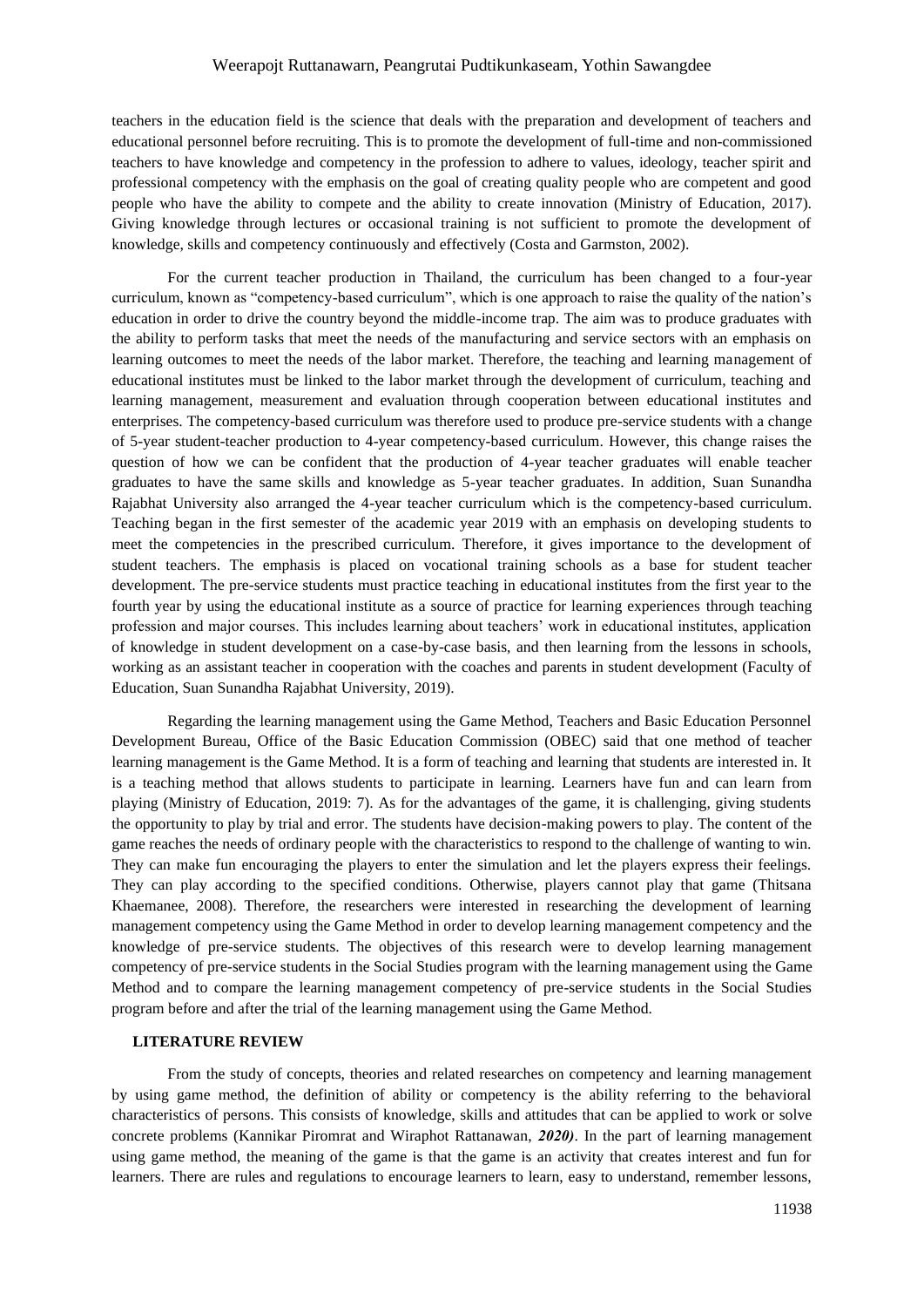# Development on Learning Management Competency Using Game Method of Pre-Service Teachers in the Social Studies Program

and develop skills. It also teaches students to work altogether. There is a process of working and coordinating in the game (Sukhon Sinthaphanon, *2008)*. The game method teaching is the process used by teachers to help learners achieve their intended learning objectives. The learners are allowed to play the game according to the rules and bring the content and information of the game, learners' playing behaviors, playing methods, and game play to be used in the discussion to summarize their learning. These lead to the development of learning achievement (Thitsana Khaemanee, *2007)*. This is consistent with the theory of using games for teaching. It can be said that the game-based learning management is the learning process in which the teachers instruct the learners to play games with simple rules, regulations, conditions or agreements leading to the fun, cheerfulness, exercise to develop creativity with the opportunity to exchange knowledge and learning experiences with others. The content, game data, playing behaviors, playing methods and game results are used in the discussion of learning outcomes (Suwit Munkham and Orathai Munkham, 2017). This agrees with the research on teaching and learning management using the game method to develop achievements on the subject of recording items about products in the subject's general journal, fundamental accounting 2 of the 1<sup>st</sup> year vocational certificate students (vocational certificate 1), Dusit Commercial Vocational College (Yingcharoen Boonyang, 2013). The research result of using the game method and the teaching using 5-step learning cycle (5Es) were in conjunction with science teaching in a multicultural society affecting learning achievement. The scientific process skills and multicultural attitudes on the human body system of Mathayom Suksa 2 students (Atchara Prempreeda, 2015) include the research on the development of learning achievement of Mathayomsuksa 4 students on the mineral table. The quest for knowledge learning management was used together with the card game technique (Sukanya Nakon, 2016). The research above found that learning management using games can improve learning achievement higher than before. The researchers therefore formulated hypothesis in the research that students and teachers in social studies who were taught by using game methods had improved learning management competency. The pre-service students in the Social Studies program had higher learning management competency after being taught using the Game Method than before. The researchers had therefore formulated the research conceptual framework as shown in Figure 1.



**Figure** *1* **Research conceptual framework**

## **Research methodology**

In this research, the researchers defined the sample group used in this research, namely 36 pre-service students in social studies program from Cluster Random Sampling. The game method was used to teach in the process for creating and finding quality tools such as studying documents and researches related to teaching modelThe Game Method was used to create learning plan. The Game Method consisted of team building, problem determination, planning, process design, implementation of the plan, and reflection of performance. Then, the created learning plan was brought to the experts for appropriate review using the rating of 5-level scales; Highest, High, Medium, Low, and Lowest. The result of findings the suitability of the learning plan

using the Game Method was found to be at the highest level  $\ell^X = 4.68$ , S.D. = 0.47). Then, the learning management plan was applied to improve according to the advice of experts and prepare the complete learning plan. Finally, the learning plan was applied to the target group using the obtained data for statistical analysis. For the second tool, it was in the assessment form of learning management competency of pre-service students in the Social Studies program. There is a process to create and find the quality of the tool including the study of documents and researches related to learning management competency. The process is to create learning management competency assessment that corresponds to the research objectives. The 5 sub-questions consist of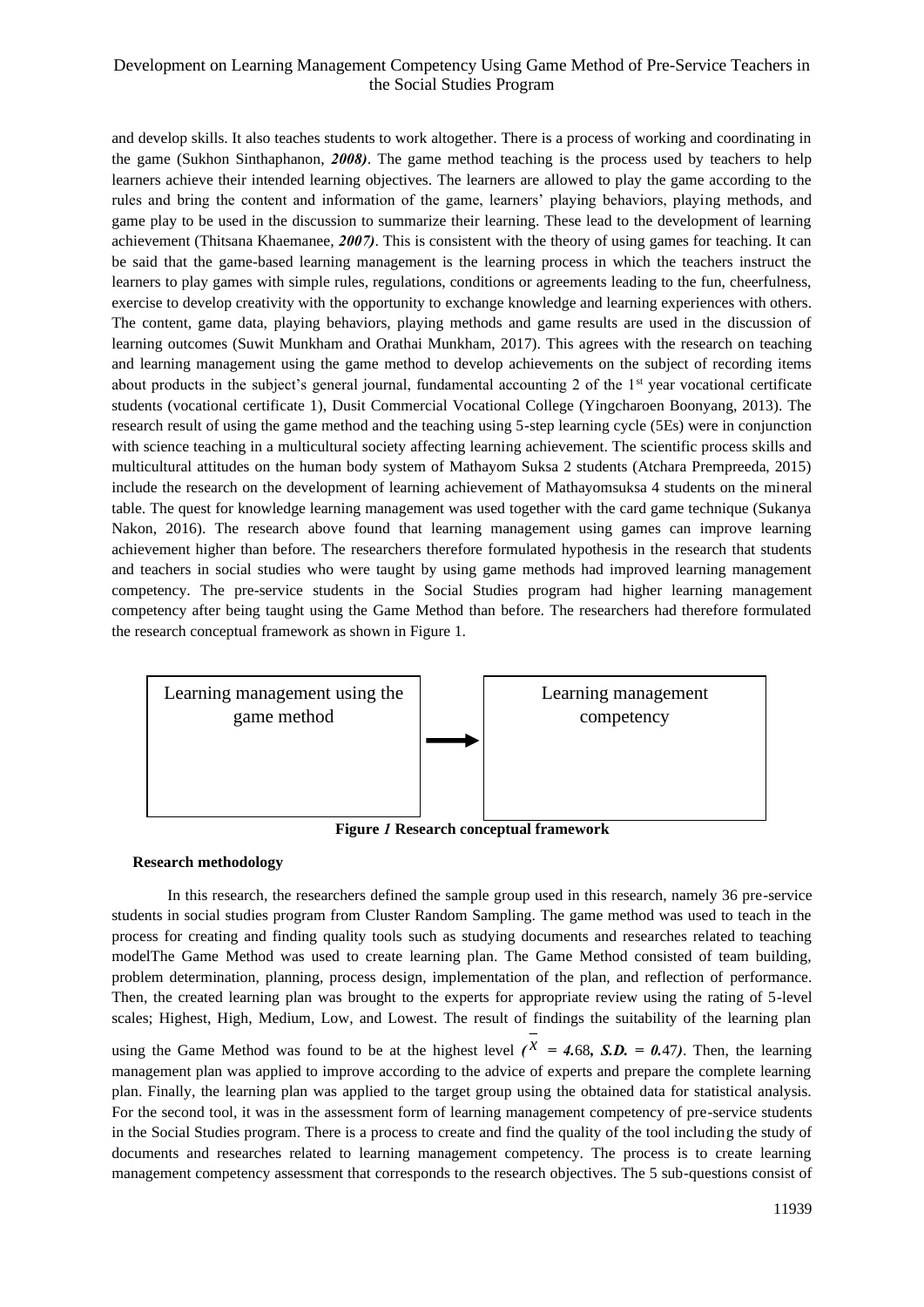# Weerapojt Ruttanawarn, Peangrutai Pudtikunkaseam, Yothin Sawangdee

writing objectives, learning management, media/innovation use, learning resources, setting up learning atmosphere and learning evaluation. Then, the five-level Rubic Scale assessment score was created; very good, good, moderate, fair, and improved. The Learning Management Competency Assessment Form was taken to 3 experts to determine the Index of Item Objective Congruence (IOC) that has passed the assessment criteria. The value was between  $0.67 - 1.00$ . Then, the learning management competency assessment form was used to improve and make complete assessment. Finally, the learning management competency assessment form was applied to the sample group and the collected data was statistically analyzed. In this research, the Quasi Experimental Reseach model was used. The same research group was measured (One group Pretest-Posttest design) (Pissanu Fongsri, 2015: 128). The data was collected in order. The assessment on the learning management competency of students in social studies program was made before learning management using the Game Method. The assessment created by the researchers was examined on the quality. The learning management using the game method according to the learning plan was conducted for 6 weeks and the researcher assessed the learning management competency of the pre-service students in the social studies program after experimenting with the game method teaching. This leads to statistical data analysis using the mean and standard deviation as shown in the following table.

**Table 1** Mean scores to compare the learning management competency of the pre-service students in the social studies program before and after the learning management using the Game Method

| <b>Assessment form</b> |     | of<br><b>Number</b><br>students | $\overline{\mathsf{x}}$<br>Full scores of<br>25 points | <b>S.D.</b> | <b>Interpretation of quality level</b> |  |  |
|------------------------|-----|---------------------------------|--------------------------------------------------------|-------------|----------------------------------------|--|--|
| Pre-test               |     | 36                              | 7.61                                                   | 1.48        | Low competency                         |  |  |
| (Before<br>experiment) | the |                                 |                                                        |             |                                        |  |  |
| Post-test              |     | 36                              | 17.69                                                  | 3.01        | High competency                        |  |  |
| (After<br>experiment)  | the |                                 |                                                        |             |                                        |  |  |

From Table 1, it was found that the learning management using the Game Method could help the preservice students in the Social Studies program have higher learning management competency. The mean score after studying was 17.69 which was in a very competent level. The standard deviation was 3.01, slightly higher than before learning with the mean of 7.61 at the low level. The standard deviation was 1.48.

**Table** *2* Mean of learning management competency in each aspect before and after the experiment on the learning management using the Game Method

| $N=36$                   | Writing<br>of<br>objectives |       | Learning<br>management | <b>Media/innovation</b><br>use | <b>Setting</b><br><b>up</b><br>learning<br>atmosphere |       | <b>Evaluation</b> on<br>the results |       |
|--------------------------|-----------------------------|-------|------------------------|--------------------------------|-------------------------------------------------------|-------|-------------------------------------|-------|
|                          | <b>Before</b>               | After | <b>Before</b>          | After                          | <b>Before</b>                                         | After | <b>Before</b>                       | After |
| <b>Mean</b>              | 1.39                        | 3.39  | 1.64<br>3.44           | 1.72<br>4.00                   | 1.36                                                  | 3.36  | 1.50                                | 3.50  |
| Std.<br><b>Deviation</b> | 0.48                        | 0.62  | 0.48<br>0.63           | 0.49<br>0.46                   | 0.48                                                  | 0.61  | 0.50                                | 0.48  |
| of<br>Level              |                             |       |                        |                                |                                                       |       |                                     |       |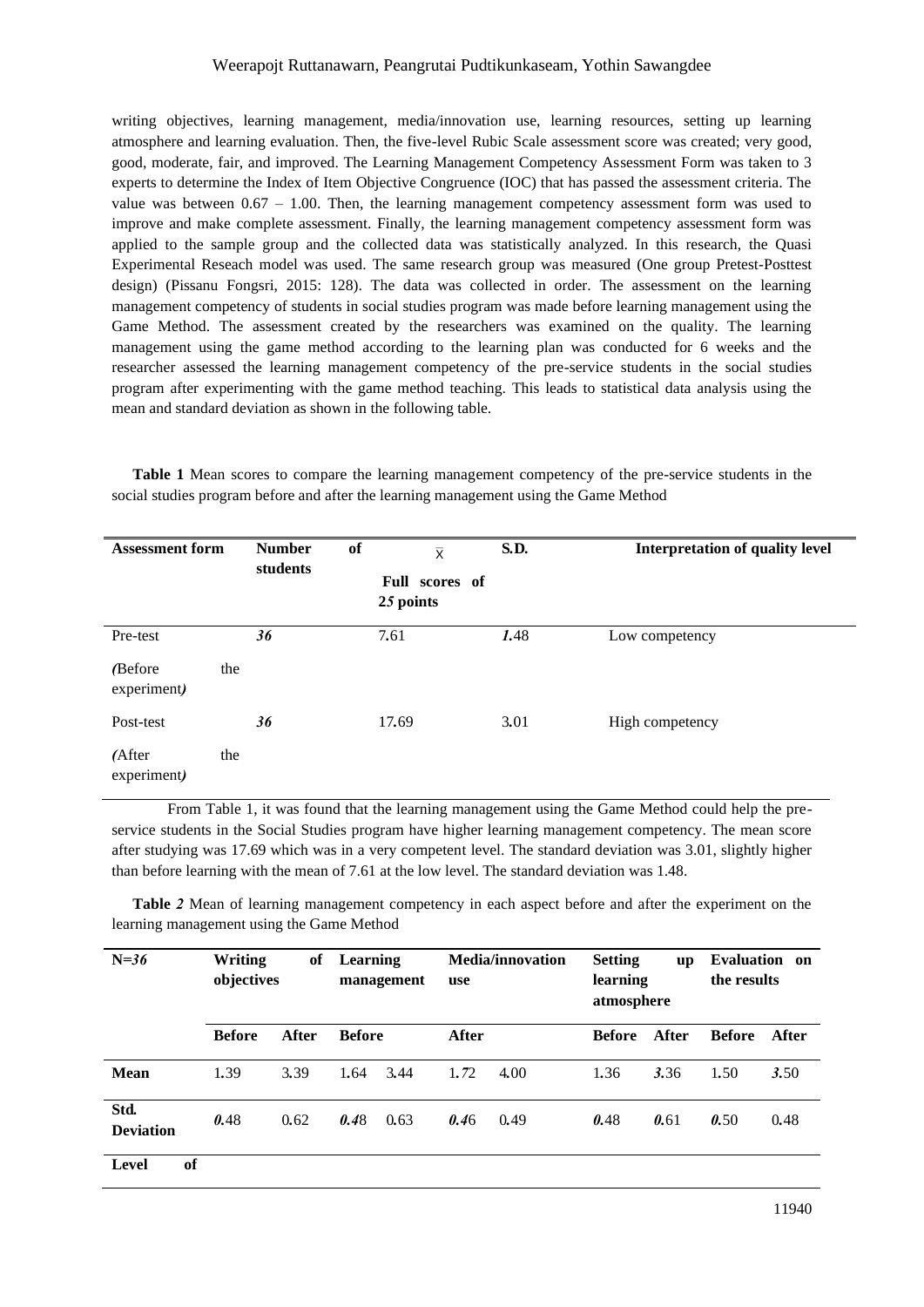# Development on Learning Management Competency Using Game Method of Pre-Service Teachers in the Social Studies Program

| learning     | Moderate level | Moderate | Good level | Moderate level | Good level |
|--------------|----------------|----------|------------|----------------|------------|
| management   |                | level    |            |                |            |
| competency   |                |          |            |                |            |
| after<br>the |                |          |            |                |            |
| experiment   |                |          |            |                |            |

From Table 2, it was found that the mean scores of all aspects of learning management competency were higher. When considering each aspect after the experiment, 3 aspects were at moderate level and 2 aspects were at good level. These were higher than before the experiment which was in the improvement level of 2 items and fair level of 3 items. Before and after the experiment, the mean scores from highest to lowest were as follows. For the media/innovation use and learning resources, the mean score after the experiment was 4.00 at the good level. This was higher than before the experiment with the mean of 1.72 at the fair level. In the evaluation aspect, the mean score after the experiment was 3.50 at a good level. This was higher than before the experiment with a mean of 1.50 at a fair level. In terms of learning management, the mean score after the experiment was 3.44 at a moderate level which was higher than before the experiment with a mean of 1.64 at a fair level. For the writing objectives, the mean score after the experiment was 3.39 at a moderate level which was higher than before the experiement with a mean of 1.39 in the improved level. In the atmosphere arrangement, the mean score after the experiment was 3.36 at a moderate level. This was higher than before the experiment with a mean of 1.36 at the improved level, respectively.

### **CONCLUSION AND DISCUSSION OF THE RESULTS**

From the research results, it can be summarized and discussed according to the research objectives as follows. From the first objective, learning management using the game method can develop learning management competency in relation to learning management of pre-service students in the social studies programs. The game was used in the process for teachers to help learners achieve their learning objectives. The learners were allowed to play the game according to the rules and bring the content and information of the game, learners' playing behaviors, playing methods, and game play to be used in the discussion to summarize their learning. These lead to the development of learning achievement (Thitsana Khaemanee, *2007)*. The process of using teaching games that may allow students to develop their learning management competency is to have knowledge and understanding in choosing games to support learning activities and they must learn the process of using games to support learning that must be studied (Krirk Thuamklang and Jintana Thuamklang, 2012). It was consistent with the research on learning management using the game method for developing the achievement on the on the subject of recording items about products in the subject's general journal, fundamental accounting 2 of the 1<sup>st</sup> year vocational certificate students (vocational certificate 1), Dusit Commercial Vocational College (Yingcharoen Boonyang, 2013). For the second objective stating that the preservice students in the Social Studies program had higher learning management competency after the experiment using the game method. The score from the post-test assessment form was 17*.*69 at the high level. This was higer than before the experiment with the mean of 7*.*61 at the low competency. This agreed with the concept that learning management could use the game method following the processes; preparatory stage, use of games for learning, summarizing the body of knowledge, expanding, exchanging, and applying knowledge to make students understand the principles of learning management very well. The learners practiced working planning and practiced implementation (Krirk Thuamklang and Jintana Thuamklang, 2012). This was similar to the learning management approach according to the new knowledge creation using the game method. It was found that instructional activities should be organized with the focus on learners. It was the game for learning. Its main purpose was to enable learners to learn while playing or after playing games. The learners could study together with having fun at the same time. This made learners have meaningful knowledge, gain direct experience and develop the students' thinking process. The contents were inserted into the game. The learners participated in learning and practiced learning on their own. The learners would acquire skills and knowledge from the lesson contents while playing the game. Games are often simulated to attract learners' attention to make them feel challenged and want to continue playing the game (Ekasit Chanintaraphum, 2016). This was consistent with the research on the use of game method and the teaching using 5-step learning cycle (5Es) in conjunction with science teaching in a multicultural society affecting learning achievement. The scientific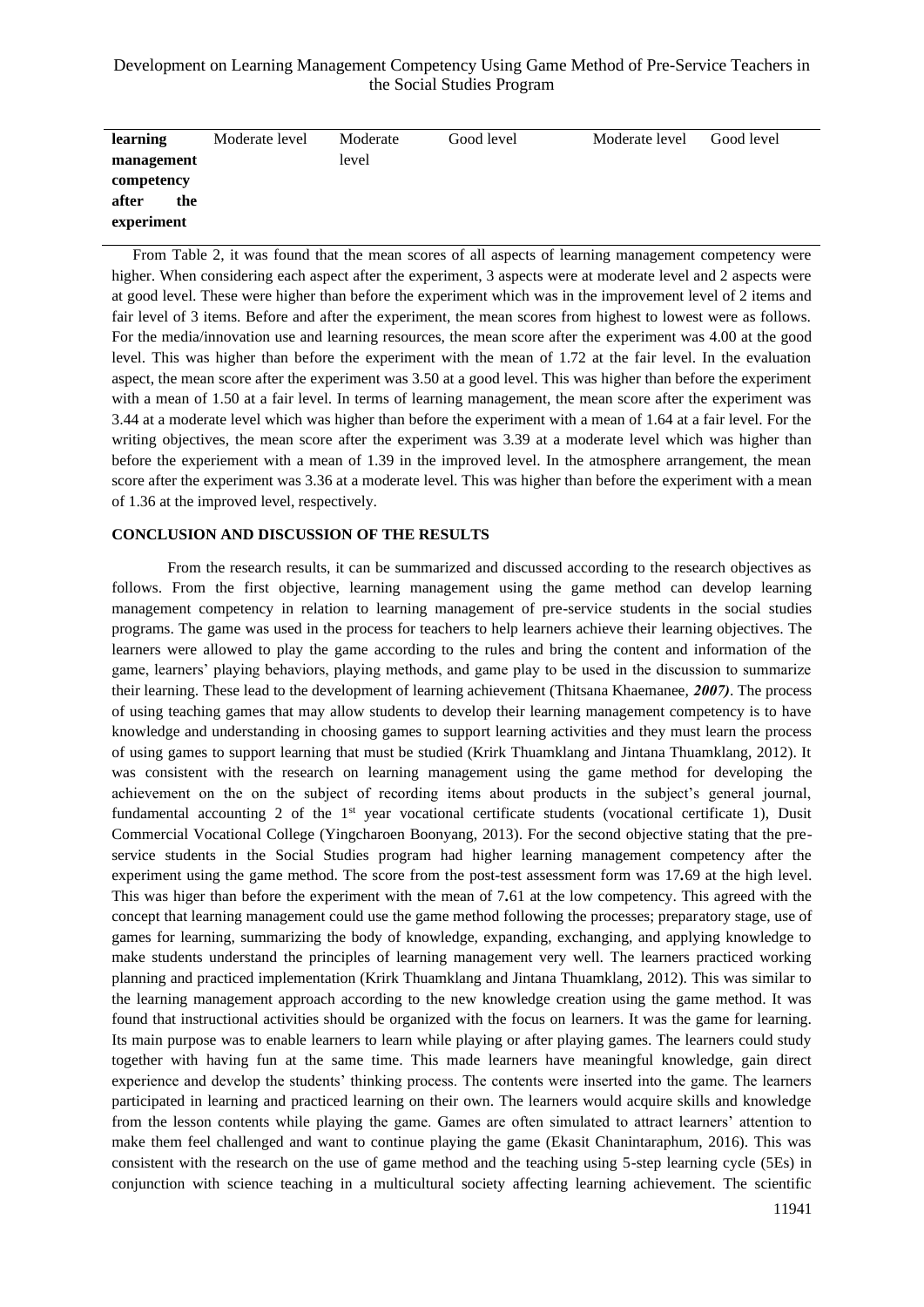## Weerapojt Ruttanawarn, Peangrutai Pudtikunkaseam, Yothin Sawangdee

process skills and multicultural attitudes on the human body system of Mathayom Suksa 2 students (Atchara Prempreeda, 2015). The researchers then discussed the results that learning management using the Game Method was the learning management approach that focused on allowing learners to practice in accordance with the principles of learning management. By planning the work through step-by-step implementation, it was the learning process from the introduction into learning so that students know the objectives. The process of using the game for learning where the learners played the game individually practiced the groups in learning with games. There was the pre-learning assessment with learning games. The game components, essence, and learning objectives, steps of playing games for learning, educational content learning of the game were studied. Continuous learning could be made through game. There was the post-learning assessment with learning games and the the results of playing games were recorded along with the results of learning activities from the games. The process of summarizing the body of knowledge created from learning and practicing skills from learning games could be effective. By bringing the learning results from learning games to discuss, summarize, recording the results of the discussion or summarizing the discussion results, the conclusion could be reached to meet the learning objectives with learning games. Expanding and exchanging knowledge could also reach the conclusion from learning with games for successful learning and knowledge, memory, understanding, and durable skills for learners. The step of applying the knowledge was the step assigned to activities by the learners to study, research, do additional skills training activities from learning with games until crystallized into knowledge and understanding in principles. They were able to plan learning management, knowledge that promoted learning management competencies in writing objectives, learning management, media/innovation use, learning resources, setting up learning atmosphere, and learning assessments with the effect on learning effectively and efficiently. From the research results, the researchers had the following recommendations. The interested persons should conduct researches by experimenting with other teaching methods to encourage students to develop learning management competency. There should be the researches to compare the results of learning management using the game method with the model of learning management by other methods.

#### **REFERENCES**

- [1] Kannika Piromrat and Weerapojt Ruttanawarn. (2020). A Study of the Competency in Doing Research in the Classroom of Students Teaching Professional Experience, Faculty of Education, Suan Sunandha Rajabhat University. Bangkok: Suan Sunandha Rajabhat University.
- [2] Ministry of Education. (2017). Handbook of training on how to drive PLC "Professional Learning Community" towards educational institutes at the educational service area Office level. Bangkok: Teachers and Basic Education Personnel Development Bureau, Office of the Basic Education Commission (OBEC), Ministry of Education.
- [3] Ministry of Education. (2019). Notification of the Ministry of Education on the Standards for Bachelor's Degree in Education (Four-Year Program) 2019. Bangkok: Office of the Prime Minister.
- [4] Krirk Thuamklang and Jintana Thuamklang. (2012). Media /educational innovations Development to promote academic standing. Bangkok: Yellow Printing Company.
- [5] Thitsana Khaemanee. (2007). Pedagogical Science: Knowledge Organization for Effective Learning Process Management. (2nd Edition). Bangkok: Printing House of Chulalongkorn University.
- [6] Thitsana Khaemanee. (2008). Science of Teaching: Knowledge for Organizing Effective Learning Processes. (7th edition). Bangkok: Chulalongkorn University Publishing.
- [7] Nilarat Nawakitpaitoon, 2012. Concepts and theories of innovation management for Development. Online article. Retrieved at http://www.gotoknow.org/posts. Retrieved January 15, 2021.
- [8] Pimpan Dechakup and Pornthip Khaengkan. (2008). Research report on teacher competency And development guidelines for teachers in a changing society. Bangkok: Prikwan Graphic.
- [9] Phisanu Fongsee. (2015). Classroom research: Principles and practical techniques. (10th Edition). Bangkok: Dan Sutthakan Printing.
- [10]Suan Sunandha Rajabhat University. (2019). Bachelor of Education Curriculum, Early Childhood Education Program (Updated curriculum 2019). Bangkok: Faculty of Education.
- [11]Yingcharoen Boonyang. (2013). Teaching and learning management using educational games To develop achievements on recording items in general journal in the subject of Basic Accounting 2 of